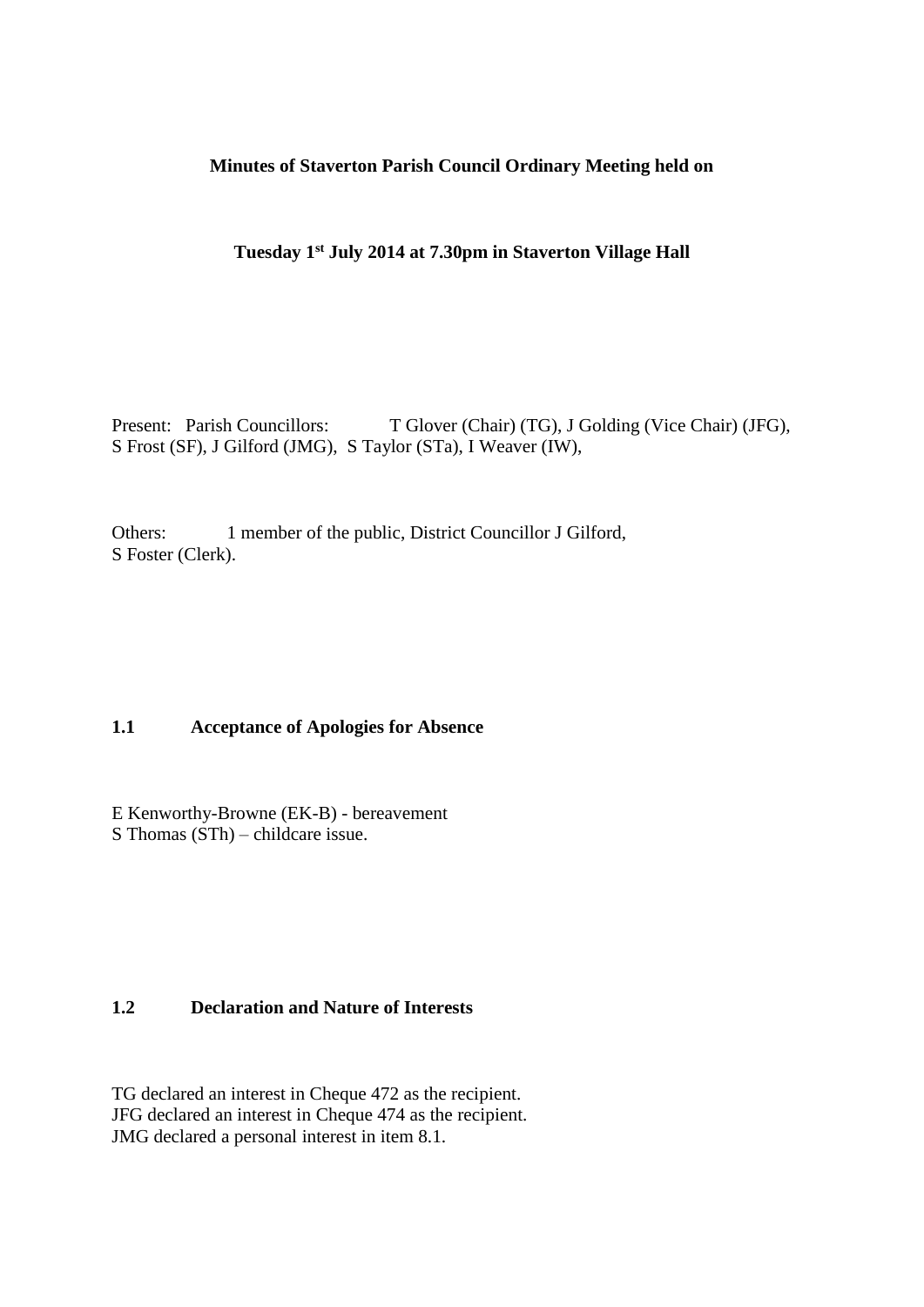### **1.3 Consideration of any dispensation requests received**

None.

## 2.1 **Review and adoption of Policy documents**

JMG and JFG had met and JMG had subsequently circulated amended copies. JMG advised the proposed policies had been modelled using NALC guidance. Further amendments were discussed.

*Proposal: to adopt the policy documents as amended during the above discussion. Proposed by JMG, seconded by STa. All in favour. Carried.*

#### **2.2 Consideration of risk assessment**

A draft had been circulated.

JMG made comments which will be implemented into the document:

(1) An extra control be put in place that before the Clerk presents financial information to the Parish Council for sign off that she meets with the Financial Representative to get the information verified (This could be done electronically).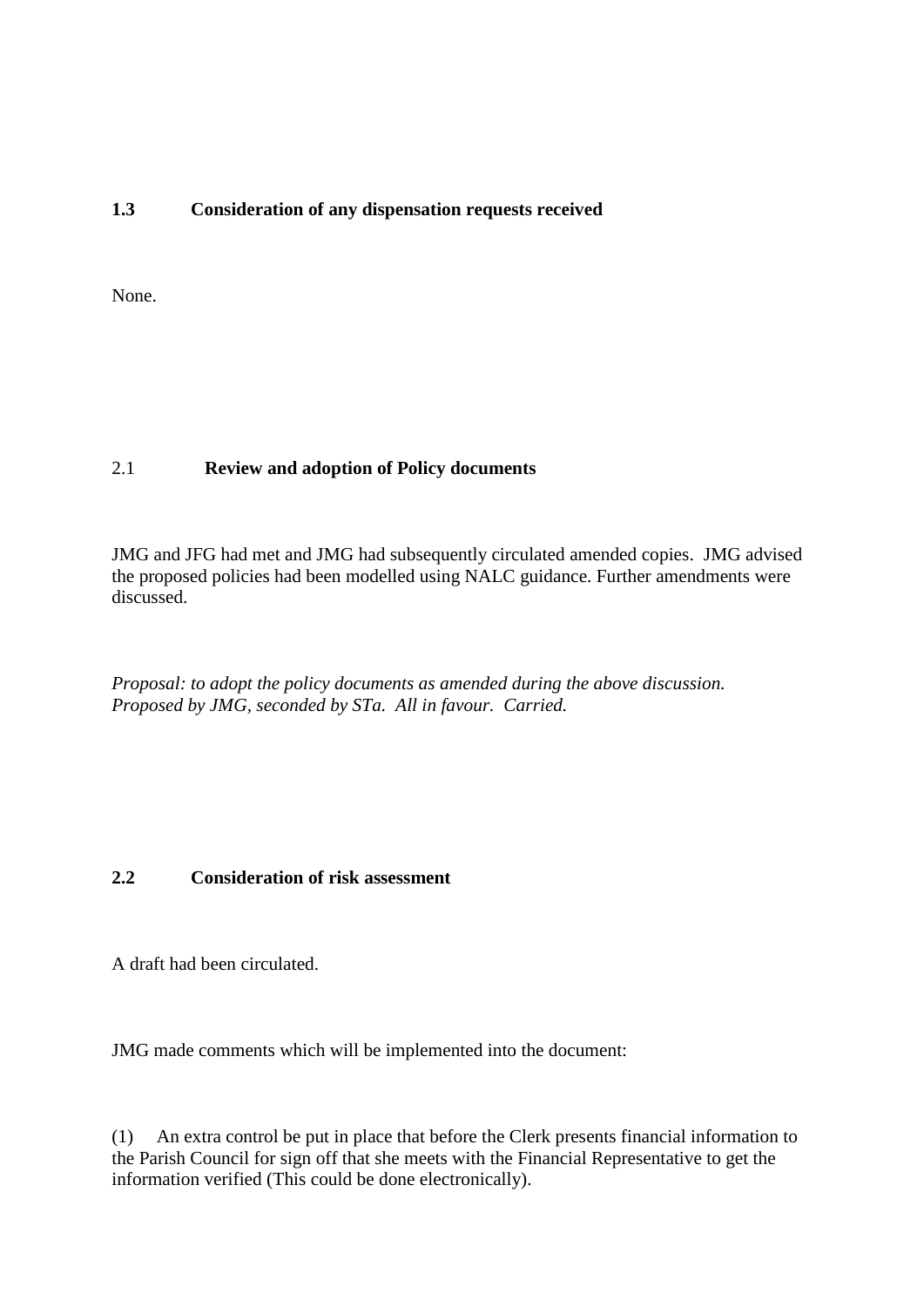*(2)* The Clerk uses an electronic spreadsheet that enables the reconciliation of the bank, budget monitoring, and the year end audit sheet to be produced at the same time thereby reducing the clerk's time in administrative duties whilst putting additional controls in place.

*Proposal: to adopt the risk assessment document as amended.*

*Proposed by JMG, seconded by IW. All in favour. Carried.*

It was agreed the financial representative would meet with the Clerk before the next meeting.

The Chairman and the Clerk confirmed the new processes in connection with business continuity had now been implemented, and that the Chairman now held an envelope containing all the data.

JMG advised that the risk assessment called for a register of conditions where grants had been secured and pointed out that the Empowerment Grant the Parish Council had been given needed to be spent within 12 months otherwise they would need to get special permission to carry the funding forward.

JMG also advised the Freedom of Information document produced was a procedure as oppose to a policy and volunteered to take the action forward to produce one.

At this point in the meeting, the Chairman changed the order of the agenda to accommodate the Tree Warden's presence.

## **7.1 Planning Applications - Full Plans available 15 minutes prior to meeting**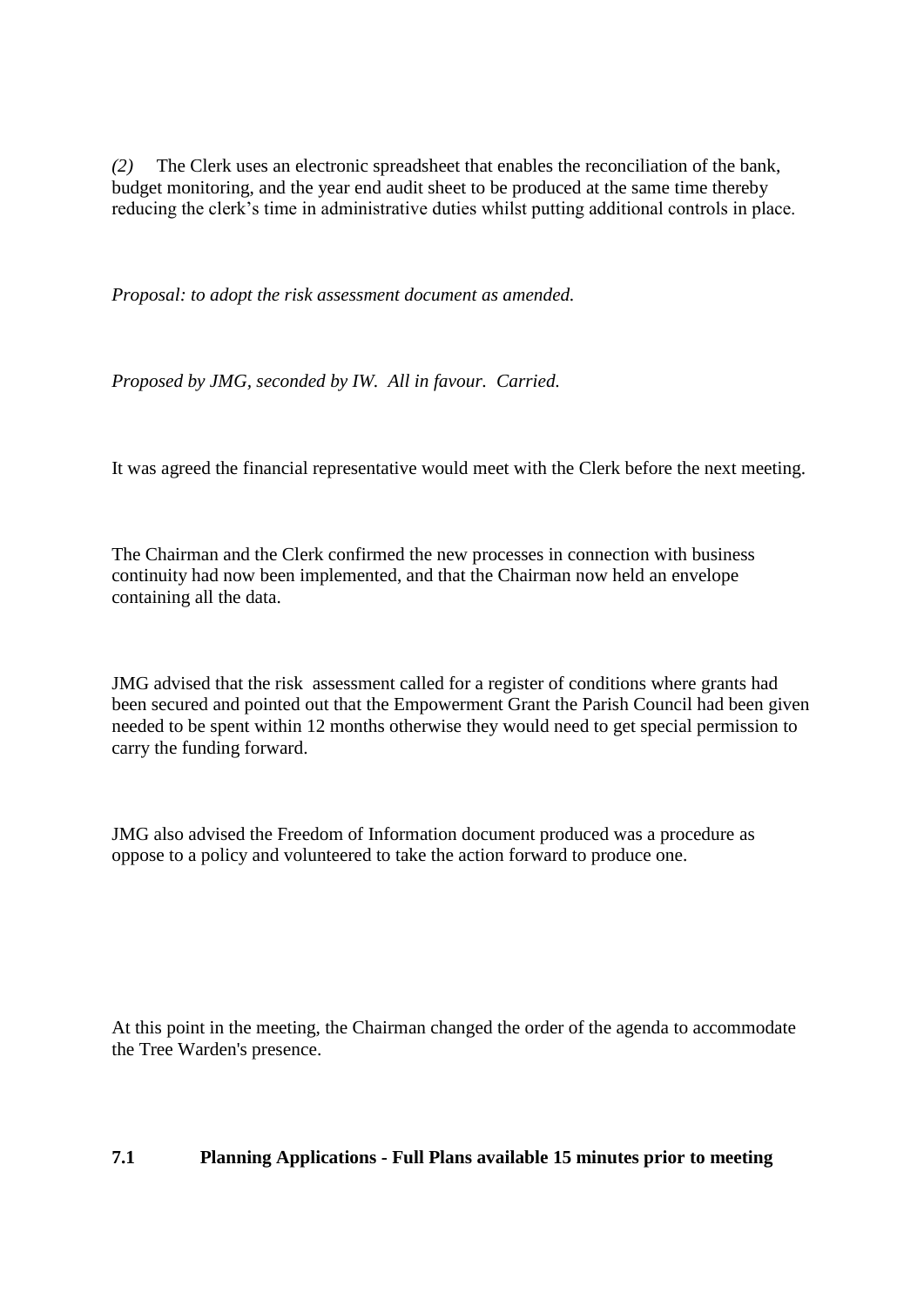| Planning no. Description |                                                   | Location              | Date received                   |
|--------------------------|---------------------------------------------------|-----------------------|---------------------------------|
|                          | DA/2014/0449Work to and removal of Warwick House, |                       | <i>Proposal: to support the</i> |
|                          | trees within a                                    |                       | application. Proposed by SF,    |
|                          | conservation area                                 | The Woodlands,        | seconded by STa. All in         |
|                          |                                                   | <b>Staverton NN11</b> | favour. Carried.                |
|                          |                                                   | 6JN                   |                                 |

#### **3. Open forum**

No comment made.

## **4.1 To approve and sign the minutes of the ordinary meeting dated 3rd June 2014**

Item 5.7: addition of "more" after "Two".

Item 6.5: addition of "see saw" before "mats".

Item 11.1 in the confidential minutes: Last sentence of the Exclusion of the Clerk paragraph altered to read "The Clerk had withdrawn from the meeting.".

Decision deferred to the end of the meeting.

## **5.1 Matters arising from previous meetings**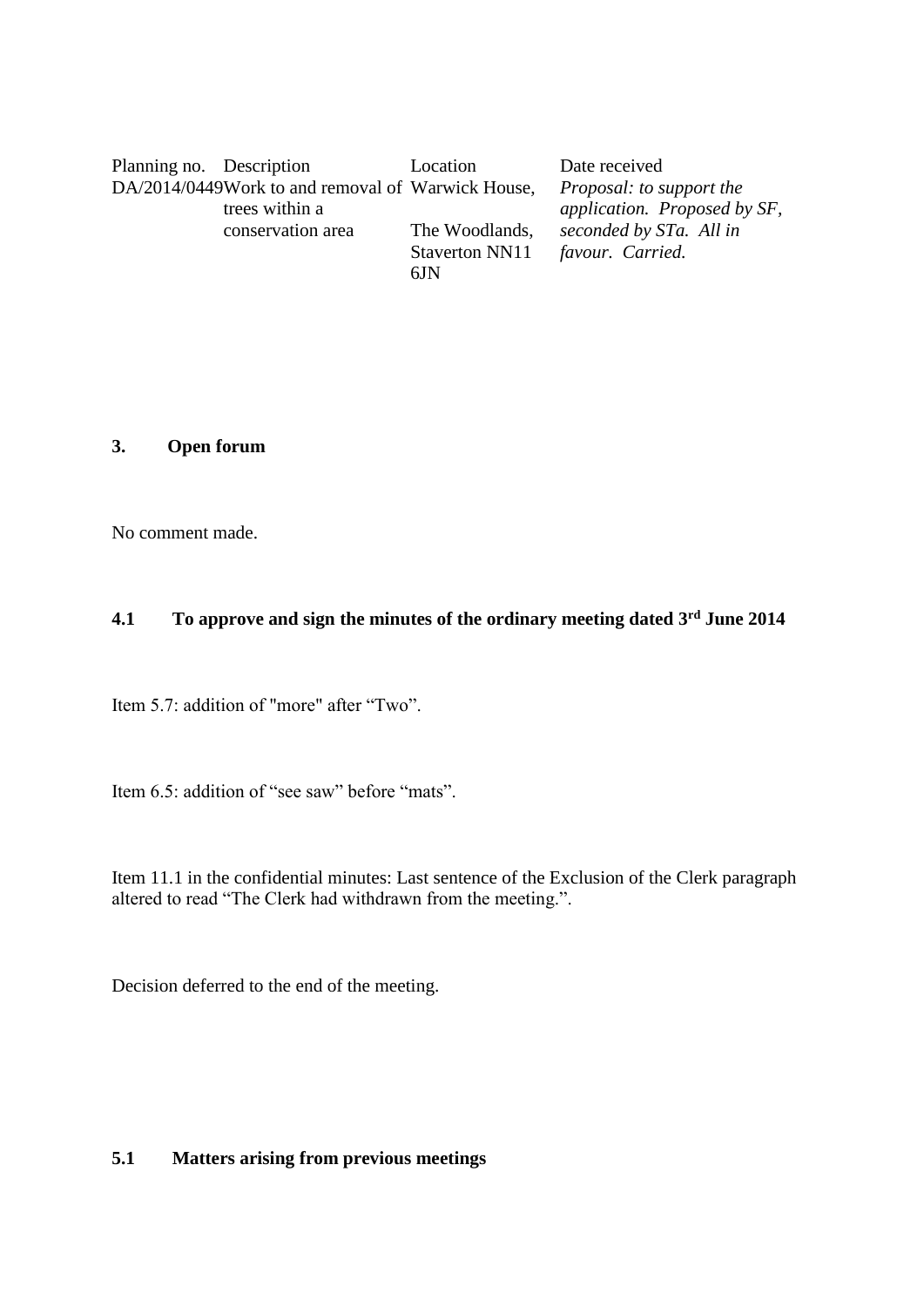#### 5.1 Modification Order of The Loop, Staverton

JFG reported that he had been in contact with R Hayes of NCC. RH had advised that the Modification Order matter was the next on his to do list.

### 5.2 Recovery of debt

The Clerk reported that the electoral roll shows the address used for serving of the County Court Judgement as being that of the debtor. However, concern was raised that this is not where he is residing. Discussion took place as to how to proceed. JFG was tasked to carry out a Land Registry search. The Clerk was tasked with contacting NALC to seek advice as to how best to proceed and what possible legal costs might be. JMG requested that this matter be discussed as a confidential matter in future.

## 5.3 Update on proposed kissing gates on footpath FD8/17

JFG reported that Nick Wedgbrow of NCC was off sick until 14<sup>th</sup> July and so the matter was deferred.

5.4 Consideration of changing street lighting maintenance contractor and mercury street lighting

The Parish Council is now in possession of quotes from EON and Aylesbury. JFG will study both and report back to the August meeting.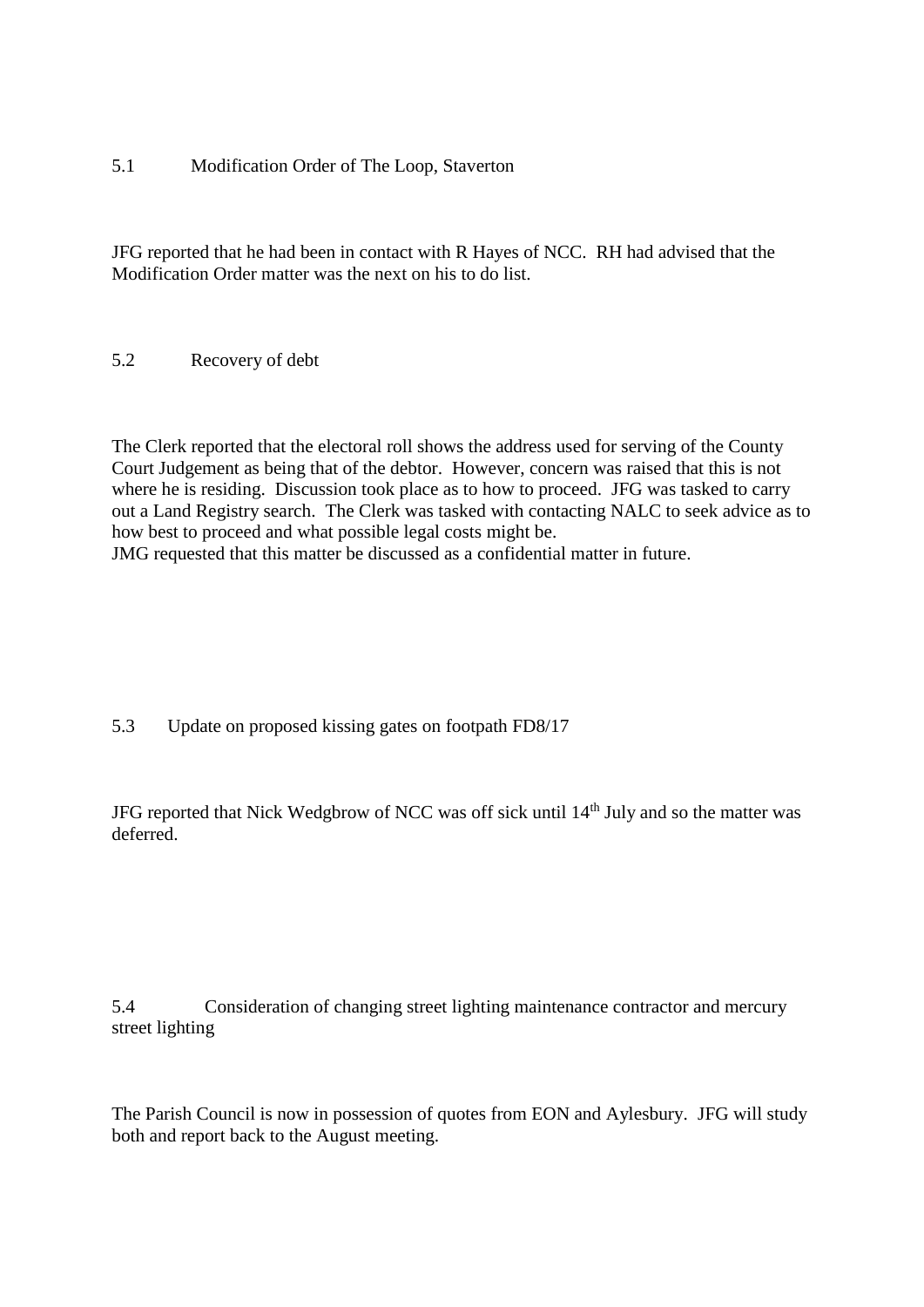#### 5.5 Consideration of repairs to Braunston Lane notice board

Repairs have been carried out. *Proposal: to remove from the agenda. Proposed by JFG, seconded by SF. All in favour. Carried.*

5.6 Consider request from parishioner to purchase commemoration bench

TG reported that NCC Highways was unlikely to approve siting of a bench at the bus stop by the Staverton Park Hotel. He had relayed the information to the family and was awaiting a response.

*Proposal: to remove from the agenda until further correspondence is received. Proposed by JMG, seconded by TG. All in favour. Carried.*

#### 5.7 Report on mole catching

JFG reported that of the two traps which had gone missing, one had been returned. He had reset the traps earlier today and would report back to the August meeting.

5.8 Consideration of Empowering Councillors' Grant for 2014/2015

The Clerk was tasked with making an application for £1,000 towards streetlight improvements, in particular replacement of mercury lamps.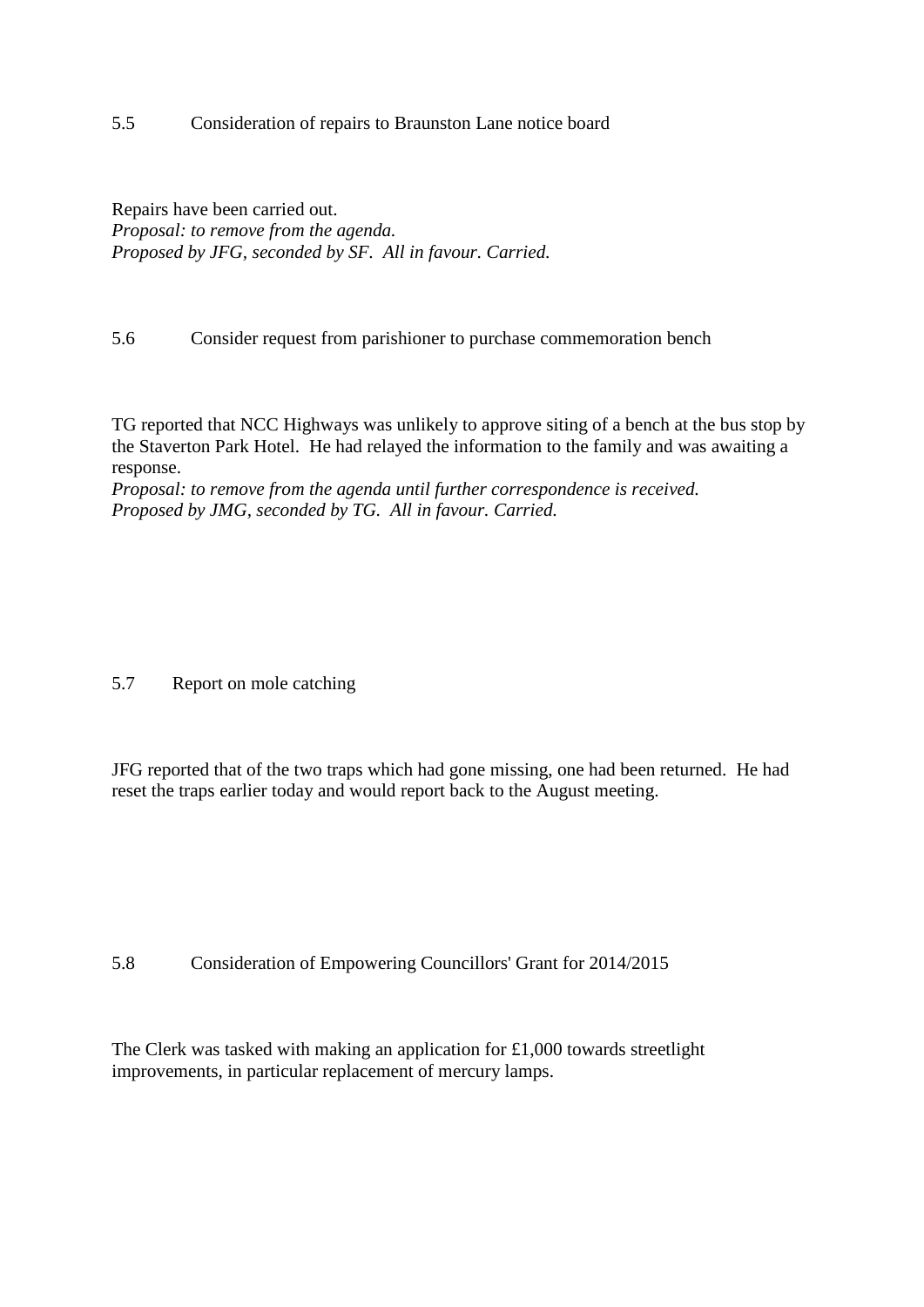## **6. Representative's Reports**

### 6.1 Footpath representative

JFG reported that further complaints had been received regarding FD13which he had reported to NCC.

### 6.2 Highway representative

SF reported that she had been handed a letter from a member of the public this evening. SF was tasked with contacting NCC Highways in relation to reinstating 30mph roundels on the A425 and the Clerk was tasked with responding to the member of public to let them know the action being taken.

6.3 Street Lighting representative

Nothing to report.

## 6.4 Grass Cutting representative

Not present. It was noted that some complaints have been received regarding grass mowing. It was also noted that the mowing contractor had recently had staffing issues as well as been ill himself.

#### 6.5 Playing Field representative

A request had been received to cut back a laurel hedge which is considered to be pushing against a neighbour's fence. TG would carry out the work in the autumn and noted that the hedge would need pruning annually.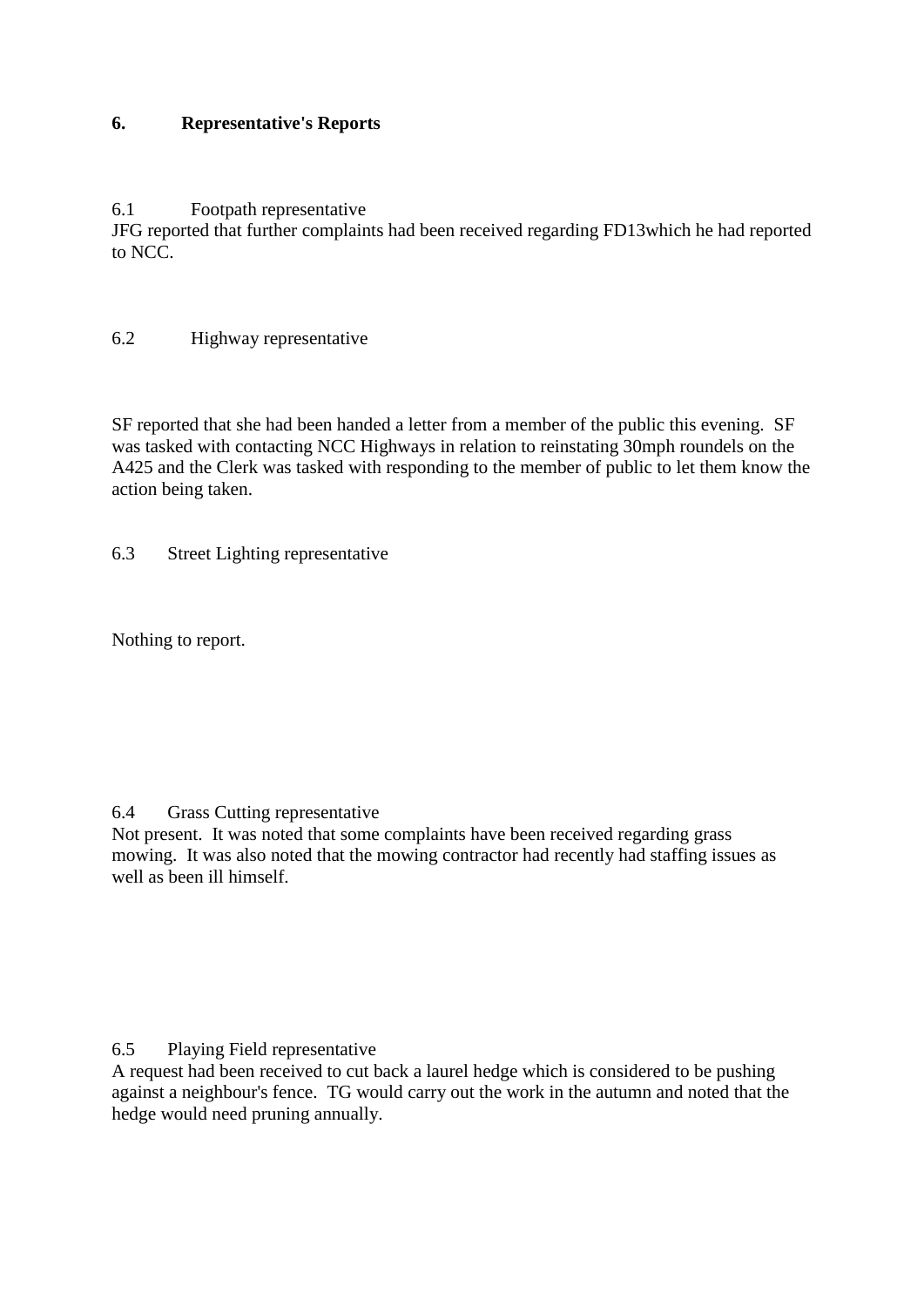#### 6.6 District & County Councillors

JMG reported on her attendance at the recent Parish & Town Councils' meeting. Presentations had been given by the Police on staffing and crime rates; Northants Fire & Rescue on defibrillators; NCC Highways on road repairs; and the Wellbeing Project on re-organisation of the service.

6.7 Parish Website

TG reported that he is keeping the website up to date.

### **7.1 Planning Applications - Full Plans available 15 minutes prior to meeting**

| <b>Planning no. Description</b> |                                                        | Location              | <b>Comment</b>                    |
|---------------------------------|--------------------------------------------------------|-----------------------|-----------------------------------|
|                                 | DA/2014/0480Listed Building Consent for Warwick House, |                       | Withdrawn                         |
|                                 | internal and external                                  |                       |                                   |
|                                 | refurbishment, infilling of                            | The Woodlands,        |                                   |
|                                 | window on                                              | <b>Staverton NN11</b> |                                   |
|                                 | extension. Demolition of                               | 6JN                   |                                   |
|                                 | rear extension and creation                            |                       |                                   |
|                                 | of rear porch.                                         |                       |                                   |
|                                 | DA/2013/0483Revised proposed following Land at Former  |                       | <i>Proposal: to object on the</i> |
|                                 | grant of DA/2013/0727 for Hospital Site,               |                       | grounds that it would become      |
|                                 | erection of houses and                                 |                       | over-development of the site.     |
|                                 | garages at Plots 2, 3 and 4                            | Badby Lane,           |                                   |
|                                 |                                                        | <b>Staverton NN11</b> | Proposed by JFG, seconded by      |
|                                 |                                                        | 6DE                   | STa. All in favour. Carried.      |

#### **7.2 Planning Appeals**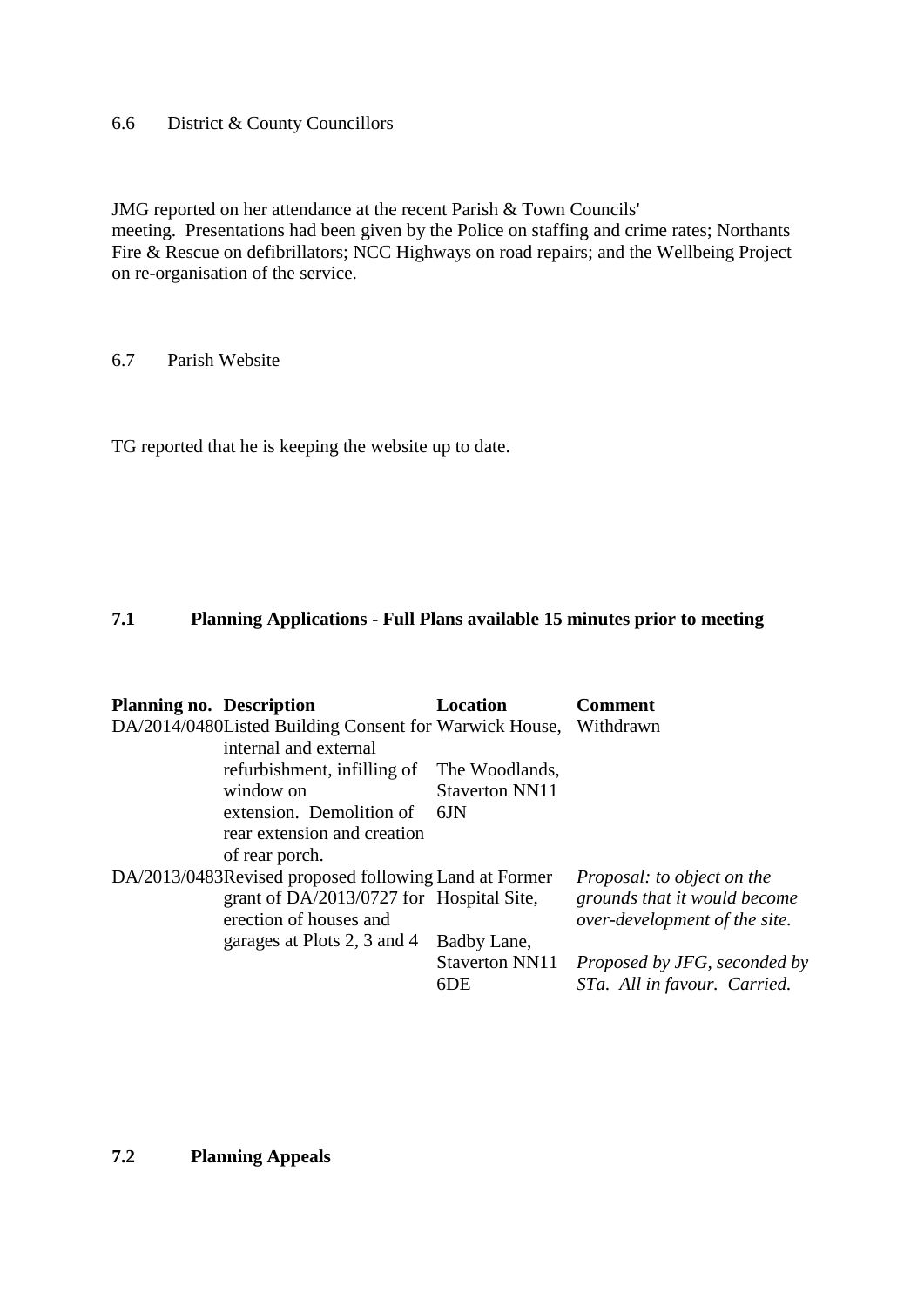Planning no Description Location Decision None

## **7.3 Planning Applications - Decisions**

| Planning no Description                             |                                           | Location                     | Decision |  |
|-----------------------------------------------------|-------------------------------------------|------------------------------|----------|--|
|                                                     | DA/2014/0290Removal of and works to trees | Whitmill Hill Cottage,       | Granted  |  |
|                                                     | subject of TPO DA228                      | <b>Badby Lane, Staverton</b> |          |  |
|                                                     |                                           | <b>NN11 6DE</b>              |          |  |
|                                                     | DA/2014/0340Demolition of existing        | Bridge Ground Farm,          | Granted  |  |
|                                                     | building. Construction of                 | Shuckburgh Road,             |          |  |
| replacement agricultural buildingStaverton NN11 6BG |                                           |                              |          |  |

## **7.4 Planning – Non-material Amendment and Permitted Development Applications to DDC**

Planning no Description Location Location Decision None

## **8. Clerk's Correspondence**

8.1 WNJPU Consultation: Community Infrastructure

JMG to submit comments.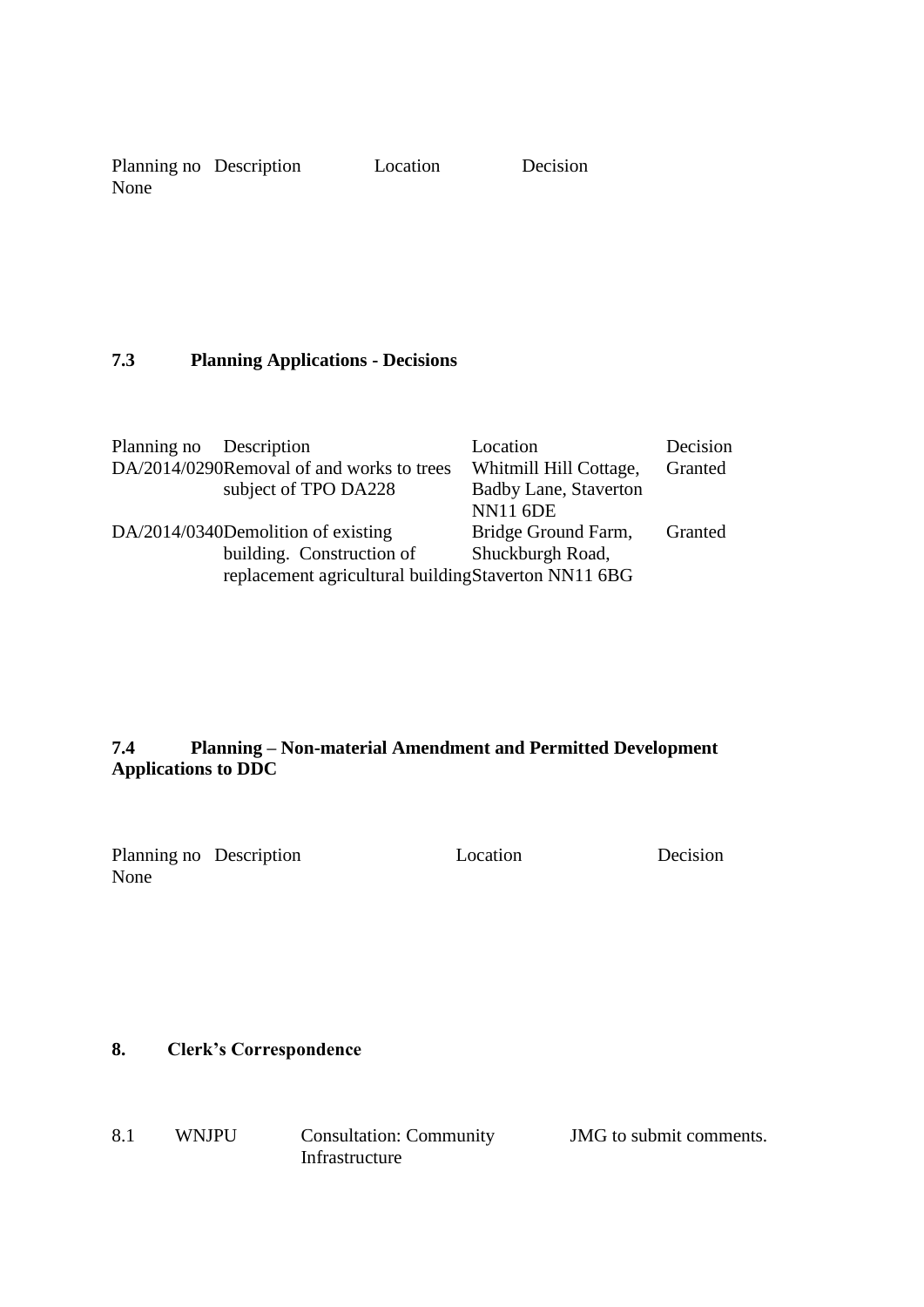| 8.2<br>8.3<br>8.4                        | <b>NCALC</b><br><b>DDC</b><br><b>NCC</b>                                          | Update (Already circulated by<br>email)<br>Yearbook (by email)<br>Flood Bus (by email)                                                                                                                                                                                                            | Noted<br>Noted<br>Noted                                                                                                                                                                                                                           |
|------------------------------------------|-----------------------------------------------------------------------------------|---------------------------------------------------------------------------------------------------------------------------------------------------------------------------------------------------------------------------------------------------------------------------------------------------|---------------------------------------------------------------------------------------------------------------------------------------------------------------------------------------------------------------------------------------------------|
| 8.5                                      | <b>LCR</b>                                                                        | Summer 2014                                                                                                                                                                                                                                                                                       | JMG highlighted:<br>that councils spending<br>less than $£25,000$ will<br>no longer require an<br>external routine annual<br>audit.<br>There is now a<br>requirement that Parish<br>Councils have a web site                                      |
| 8.6<br>8.7<br>8.8<br>8.9<br>8.10<br>8.11 | <b>DDC</b><br><b>DDC</b><br><b>DDC</b><br><b>DDC</b><br><b>DDC</b><br><b>HSBC</b> | WW1 commemorations (by email) Noted<br>Food recycling (by email)<br><b>DDC</b> Grant for Winter Activities<br>(by email)<br>Invitation to Development Control No one to attend<br>Stakeholder Workshop (by email)<br><b>Update on Community Strategy (by Noted</b><br>email)<br><b>Statements</b> | Noted<br>Noted<br>JMG & the Clerk to discuss the<br>production of a bank<br>reconciliation that agreed to the<br>figures produced on the agenda.                                                                                                  |
| 8.12                                     | Came & Co                                                                         | Insurance documentation                                                                                                                                                                                                                                                                           | JMG raised various questions in<br>connection with the insurance<br>documentation.<br>JMG to forward the said<br>questions to the Clerk for her to<br>raise with insurance company.<br>Clerk to raise invoice to cover<br>Barn insurance premium. |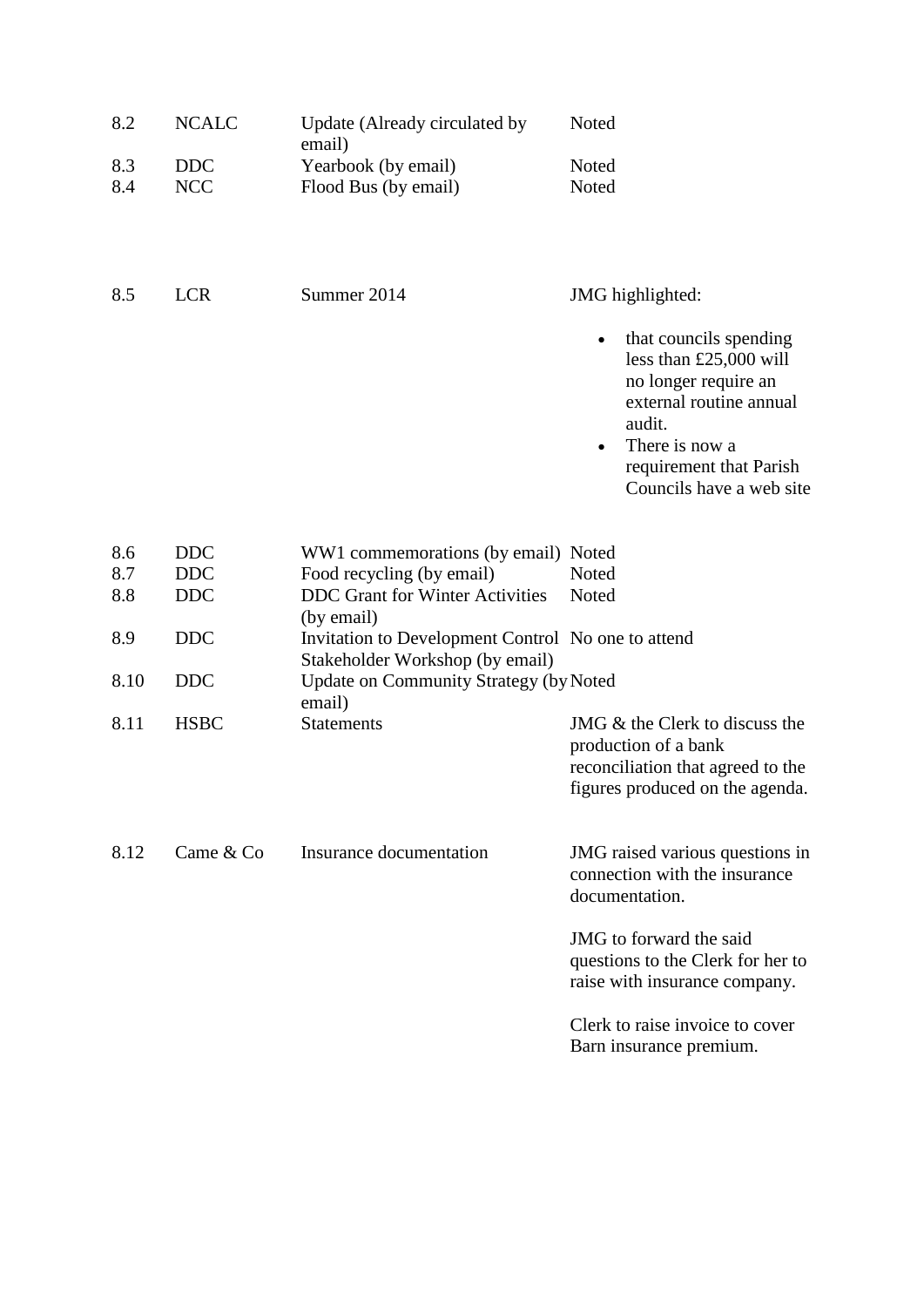## **9. Subsequent Correspondence**

None.

## **10. Financial Report**

## 10.1 Accounts for Payment

| <b>Cheque Payee</b> |                  | <b>Details</b>         | <b>Amount (GBP)</b> | <b>VAT</b> | <b>Authority</b>                |
|---------------------|------------------|------------------------|---------------------|------------|---------------------------------|
|                     |                  |                        | Cost                |            | Total                           |
| 470                 | S Foster         | Salary                 | 222.03              |            | O.OO 222.03LGA 1972 s112        |
| 471                 | S Foster         | Expenses               | 26.53               | 0.00       | 26.53LGA 1972 s112              |
| 472                 | A Glover Padlock |                        |                     | 9.26 0.00  | 9.26LGA 1972 s112               |
| 473                 | N Freeman Mowing |                        |                     |            | 140.00 0.00 140.00LGA 1972 s214 |
| 474                 | J Golding Timber |                        | 11.36               | 2.27       | 13.63LGA 1972 s112              |
| 475                 | <b>NCALC</b>     | Training (Extra to Chq | 5.00                | 0.00       | 5.00LGA 1972 s112               |
|                     |                  | 467)                   |                     |            |                                 |

*Proposal: to authorise payment of the above cheques. Proposed by IW, seconded by SF. 4 in favour. 2 abstained. Carried.*

10.2 Income received

£ 0.04 HSBC Interest

## £ 44.00 2013/2014 PAYE payment from Clerk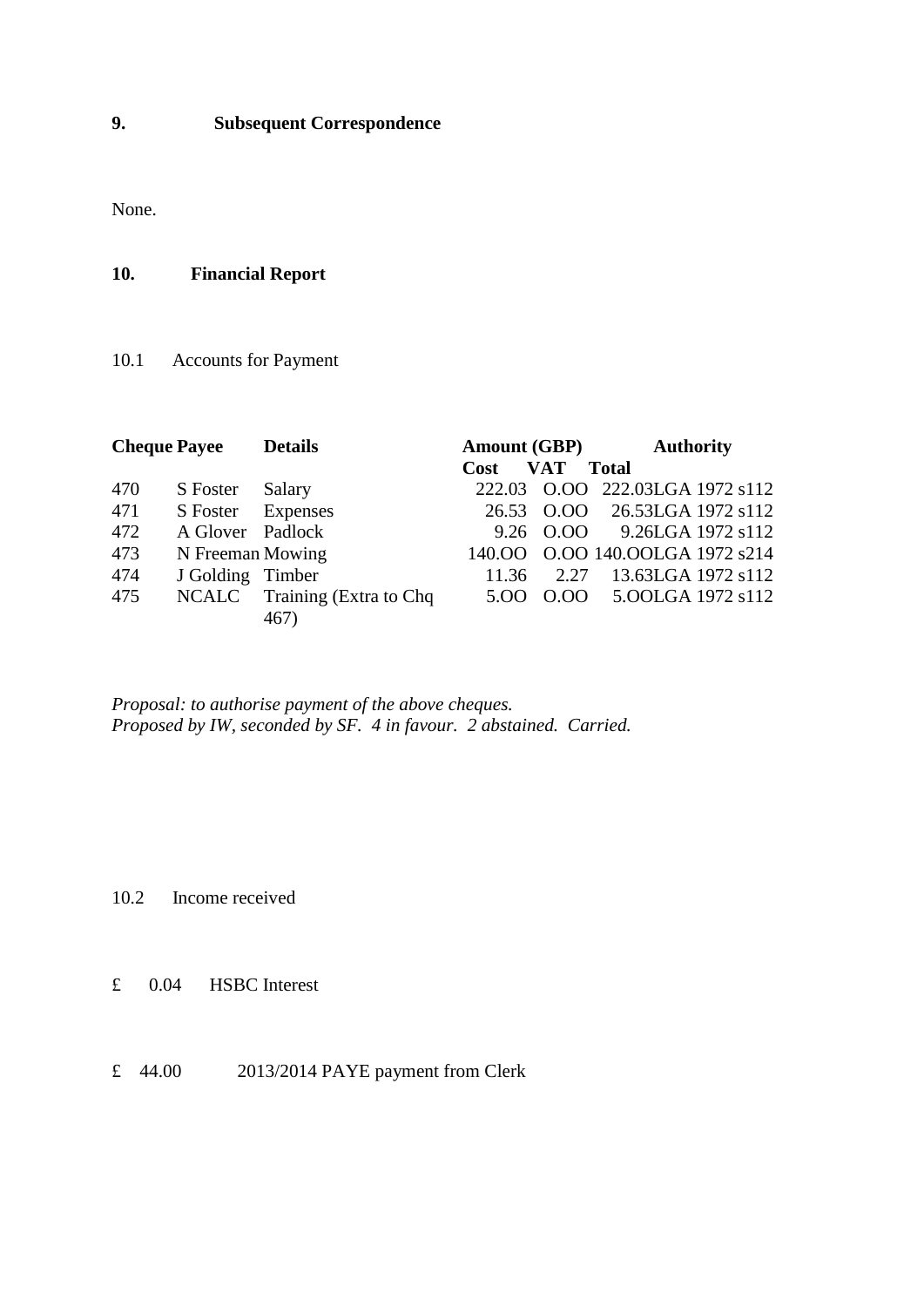| 10.3 Bank account balances as at 25.06.14 |            |
|-------------------------------------------|------------|
| <b>HSBC</b> Business                      | £ 7,477.92 |

| £ 8,178.23<br>Total | <b>HSBC</b> Deposit (Barn) | 700.31 |
|---------------------|----------------------------|--------|
|                     |                            |        |

Uncashed cheques  $\qquad \qquad \frac{\varepsilon}{20.00}$ 

| Total available | £ 8,158.23 |
|-----------------|------------|
|-----------------|------------|

10.4 Presentation of audited end of year figures for 2013/2014

JMG raised some issues. It was agreed that she and the Clerk would meet to discuss ahead of the next meeting.

10.5 Presentation of internal audit report for financial year 2013/2014 As above, the Clerk and JMG will meet to discuss queries raised by JMG.

10.6 First quarter financial update for financial year 2014/2015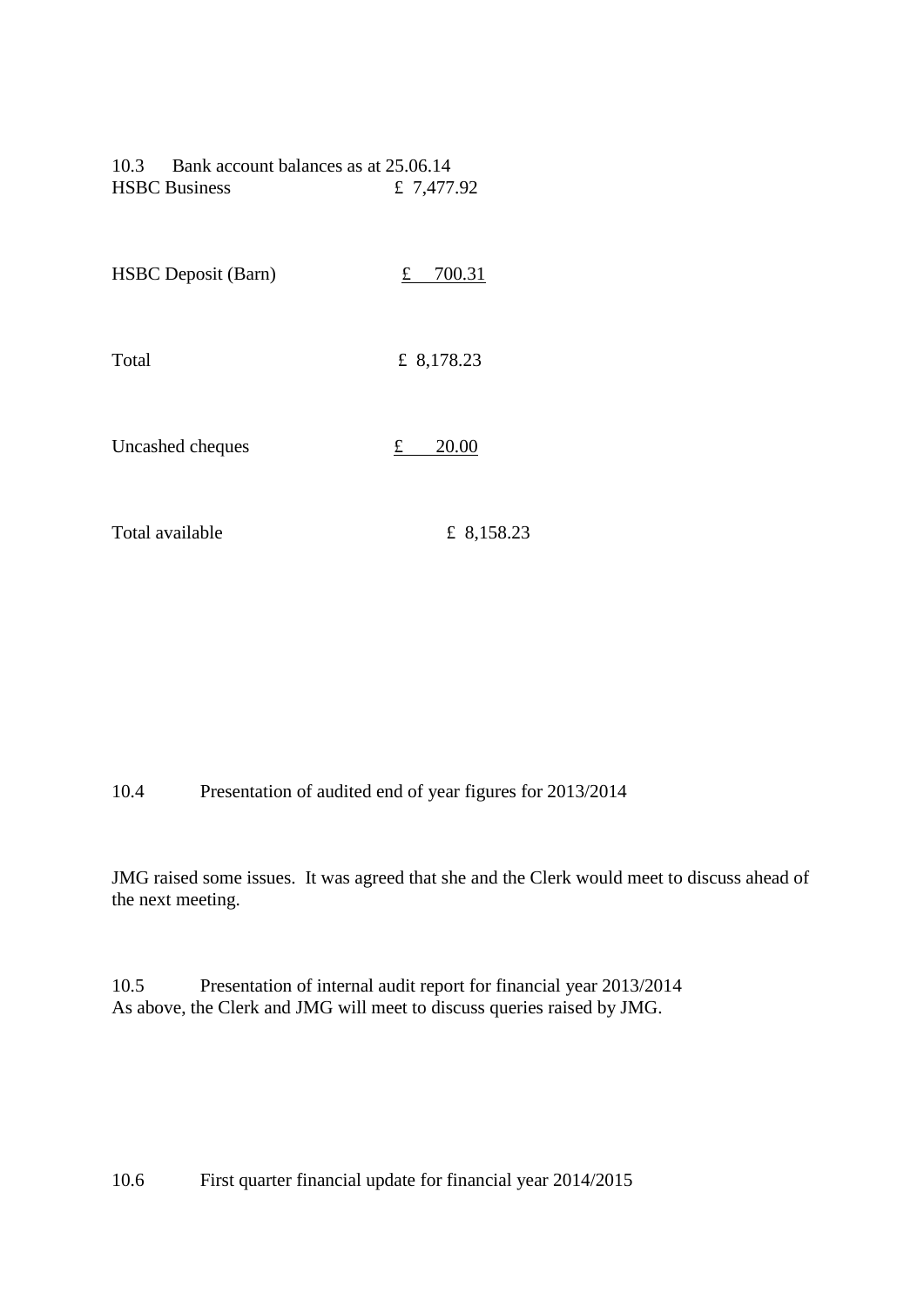JMG noted that forward projection showed an overspend by year end in at least 3 areas. It was agreed that she, TG and the Clerk would put together a 4-year forecast for the next meeting.

JMG reminded all councillors that when incurring expenditure on behalf of Staverton Parish Council they must obtain an invoice in the name of Staverton Parish Council so that any VAT can be claimed.

### 10.7 Update of bank mandate for HSBC accounts

The HSBC bank mandate was updated to include JMG. On his request, STa was not included on the mandate.

#### **11. New business**

11.1 See below

#### 11.2 Clerk's report on attendance at Clerk's Cuppa

The Clerk reported that she had attended the above event at Silverstone. Presentations had been made on the subject of Twitter, Facebook and electronic communication.